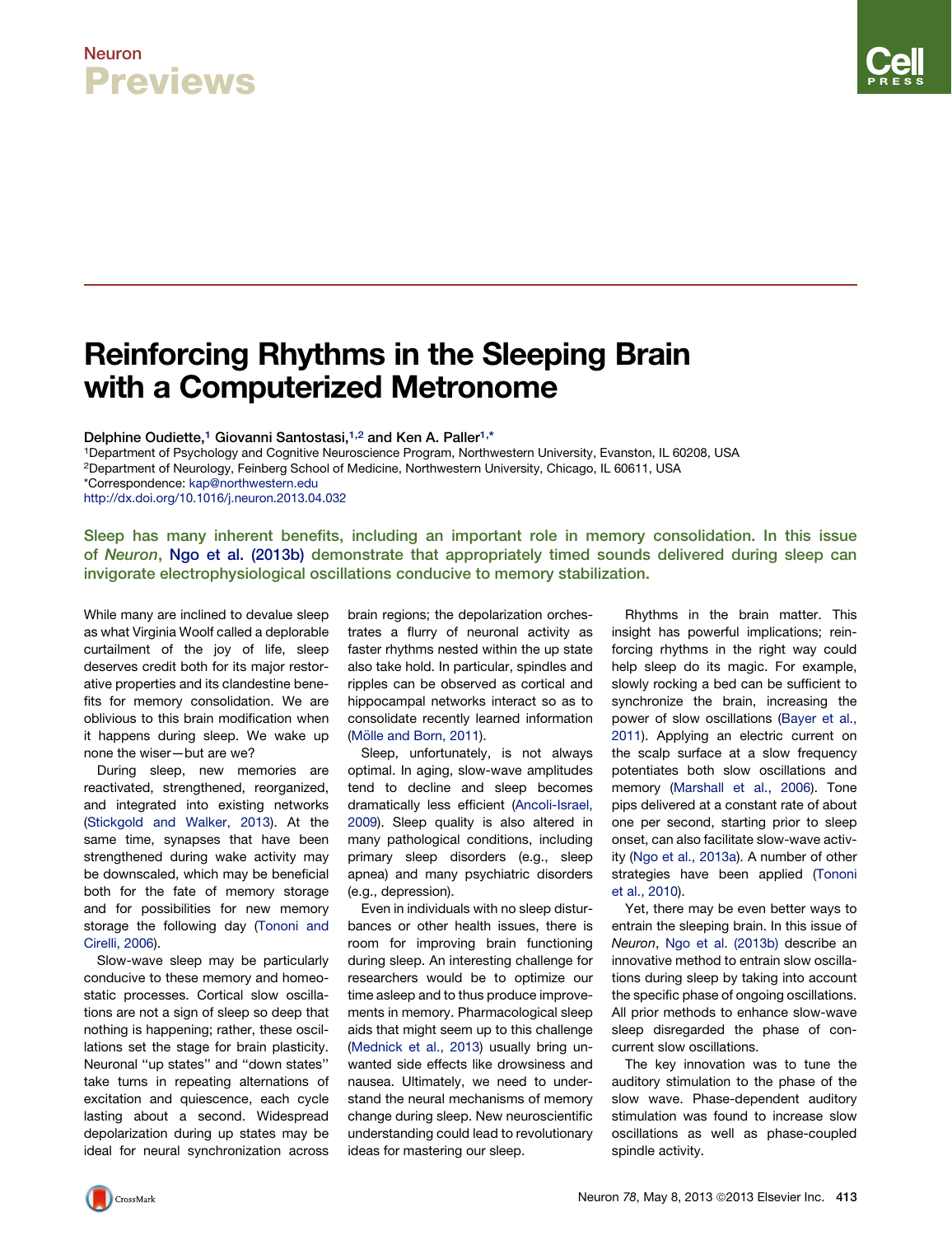Neuron **Previews** 

First, the researchers used online analysis of electroencephalogram (EEG) activity to determine critical characteristics of each participant's slow oscillations. The goal was to be able to estimate when the up state would occur after detection of the prior negative half-wave. Brief pulses of auditory stimulation could then be delivered time locked with the positive peak of ongoing slow oscillations. Compared with no stimulation, the auditory protocol successfully increased slow-oscillation power by about 9%. In addition, stimulation increased the probability of a train of successive slow-oscillation cycles consistently time locked to the initial detection of a slow wave. Such increases must be evaluated according to whether slow waves increase in amplitude or only become better synchronized and to whether increases are offset due to refractoriness after stimulation and homeostatic influences.

Were these induced oscillations simply byproducts of the auditory stimulation or were they oscillations with the characteristics and functions of naturally occurring slow waves? A detailed analysis of time-locked activity revealed that induced oscillations exhibited a frontocentral topography, distinctive traveling patterns, and a decreasing slope of amplitude as the night unfolded—features typical of spontaneous slow oscillations.

Reinforcing slow oscillations during sleep may turn out to be beneficial in a variety of ways, but here the main focus was on whether memory functions would benefit. Indeed, [Ngo et al. \(2013b\)](#page-2-0) showed a striking enhancement in a cued-recall test.

Each of 11 adult participants was tested on two nights, one night with auditory stimulation and one night with the identical set-up except that auditory stimulation was withheld. At 9 p.m., each participant tried to memorize 120 pairs of words, shown one at a time. The two words in each pair were semantically related (e.g., solution, problem).

Next, there was a memory test. The entire list was shown again (in a different order). After seeing the first word of a pair, the participant tried to produce the second word and then the correct answer was shown. The level of correct recall averaged 56 words. At 11 p.m., it was time for sleep.

The following morning, recall was better; this improvement was partially due to the feedback given during the evening test. Strikingly, the improvement was nearly two times greater when participants received auditory stimulation in phase with slow oscillation up states than when no sounds were presented during sleep (22 versus 13 words better, respectively).

Interestingly, correlational analyses showed a greater stimulation-based gain in memory for participants with a greater percentage of slow-wave sleep during the stimulation period. Also, the memory gain was greater when greater fast-spindle activity was registered. These fast spindles tend to be nested in the up states of slow oscillations, and fast-spindle power was increased by the stimulation. Spindles may signal an aspect of memory consolidation, although the precise connection with hippocampal-neocortical interactions remains to be specified. One might also question which neural events produced the memory boost and how they relate to slow-wave sleep, slow oscillations, spindle activity, and the details of timing. Follow-up studies will be needed to fully elucidate the neural mechanisms responsible for the stimulation effect on memory.

Was the elaborate emphasis on up states necessary to reinforce slow oscillations and subsequent memory? To answer this question, [Ngo et al. \(2013b\)](#page-2-0) ran an additional experiment with auditory stimulation at a different phase. Instead of targeting up states, stimulation was timed to coincide with the negative peaks of slow oscillations. This downstate stimulation disturbed slow oscillations, as EEG power in this frequency diminished and fewer trains of timelocked slow oscillations were observed. However, this disruption of slow oscillations was transient, as power recovered over the short intervals after stimulation. Importantly, auditory stimulation synchronized with down states did not improve memory compared with sham stimulation. One can conclude that stimulation effects are phase dependent. Applying sounds randomly during slowwave sleep may be suboptimal—there are particular times when further oscillations are likely to be induced and lead to further gains.

Given that sensory processing is reduced during sleep, it is remarkable that sleep stimulation is effective at all. Moreover, previous studies demonstrated weakened sensory processing at particular times—during spindles and during the negative slope of slow oscillations ([Schabus et al., 2012\)](#page-2-0). One could hypothesize that auditory stimulation failed to potentiate slow oscillations during down states because environmental input channels were shut down. However, analyses of event-related potentials suggested comparable auditory processing for up-state and down-state stimulation. Phase specificity is conceivably due to how auditory processing interacts with ongoing slow oscillations.

The present findings open the door to new research directions as well as novel applications. Because this technique is relatively straightforward and inexpensive to implement, it could be used to improve sleep quality in people with inefficient slow-wave sleep, especially older adults whose sleep disturbances accompany memory decline [\(Westerberg et al.,](#page-2-0) [2012](#page-2-0)). It might also boost the benefits of a power nap in sleep-deprived individuals.

In keeping with previous links between slow-wave sleep and memory consolidation, the new findings not only lend support to mechanistic accounts involving slow oscillations, they also provide a new tool for investigating these mechanisms. A major actor responsible for memory consolidation could be the reactivation of recently acquired information. Accordingly, further studies should seek to link the observed boost of slow waves to increased reactivation.

Additionally, accounting for the phase of slow oscillations could be very useful for scientists using targeted memory reactivation techniques [\(Oudiette and](#page-2-0) [Paller, 2013\)](#page-2-0). In a typical protocol, an auditory or olfactory stimulus is associated with learning and then reapplied during slow-wave sleep. The corresponding memory storage can thereby be strengthened. This method successfully improved spatial learning ([Rudoy et al.,](#page-2-0) [2009](#page-2-0)) and a complex motor skill [\(Antony](#page-2-0) [et al., 2012\)](#page-2-0). Perhaps the efficiency of targeted memory reactivation could be enhanced by applying auditory stimuli precisely during up states. Beyond mere